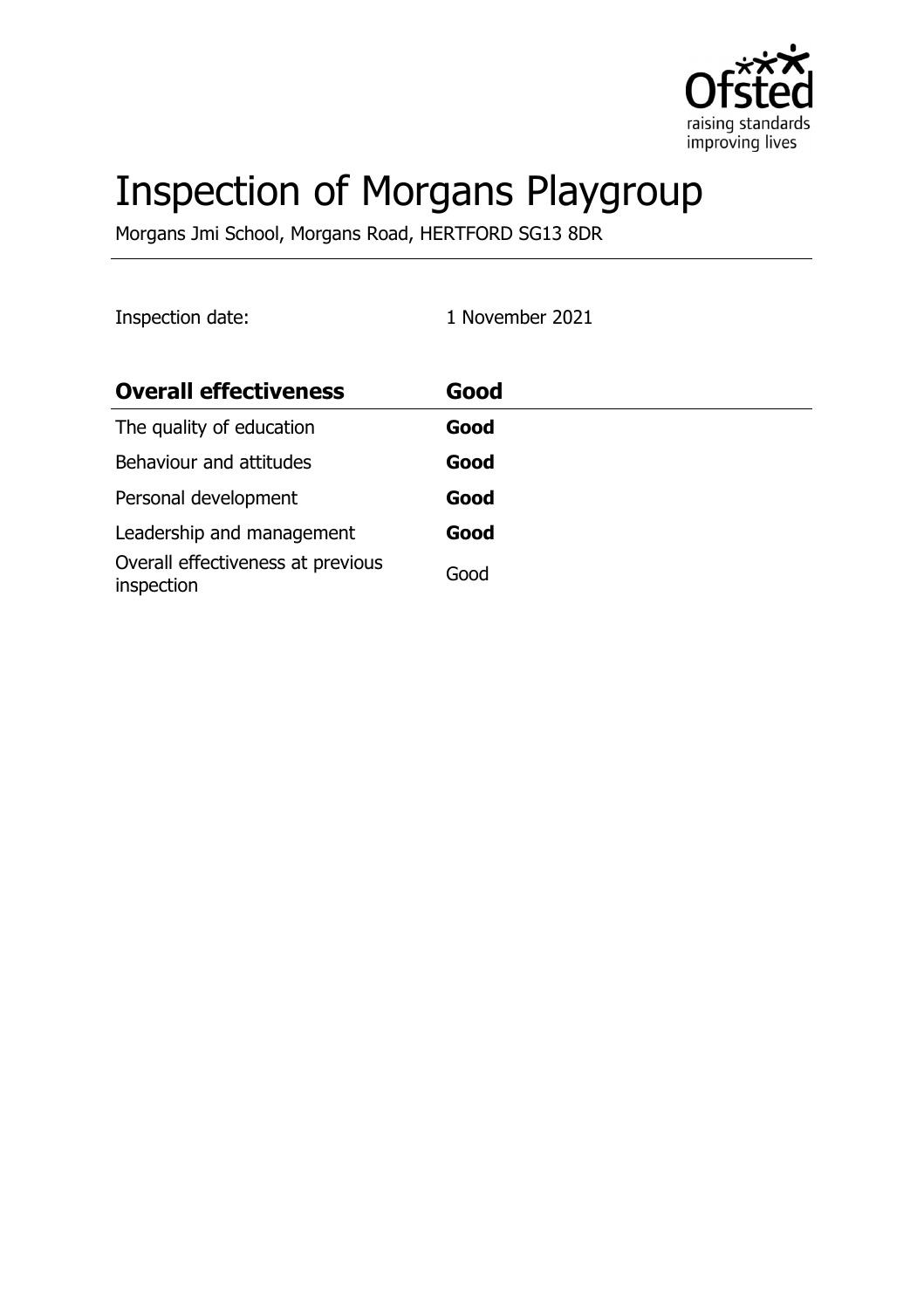

# **What is it like to attend this early years setting?**

## **The provision is good**

Children are secure, confident and settled. Sensitive staff support and the good organisation of the setting aid children in becoming increasingly independent. For example, even the youngest children enjoy choosing what to play with from the accessible resources, building on their learning as they extend their play. Children have warm relationships with staff, who know them well and support them in developing new skills. For example, staff note that young children are becoming proficient in using scooters. They celebrate this achievement with the children, promoting their self-esteem and inspiring others to join in.

Children are kind to one another and develop a good awareness of their own emotions and those of others. Staff support children in expressing their feelings appropriately and children develop good social skills as they interact with their peers. This sensitive staff support particularly aids children following the COVID-19 national lockdowns, when some children had less opportunity to socialise. Children gain a practical understanding of safety. For instance, they know that the trim trail can be slippery when wet and take extra care when using it. Children learn about the importance of healthy lifestyles. For example, they use model teeth and pictures to help understand how to clean teeth thoroughly.

## **What does the early years setting do well and what does it need to do better?**

- $\blacksquare$  Managers continuously review the work of the setting and implement improvements. They support staff to gain further childcare qualifications, aiding the development of their teaching skills. The manager ensures that staff wellbeing is sensitively considered and staff have manageable workloads. This helps to create a supportive environment, where staff feel valued and promote children's positive attitudes to learning.
- $\blacksquare$  Children make good progress and develop the skills that support them in their future learning. Staff understand each child and know what they need to learn next. They use this information when planning activities. Managers frequently check children's progress. They highlight any weaker areas and offer additional support, so that children do not fall behind in their learning.
- Staff make good use of children's interests to help build on their knowledge. For example, after noting that some children are interested in trains, staff offer opportunities to extend this. Children thoroughly enjoy exploring trains and extend their knowledge of the wider world as they look at further forms of transport.
- $\blacksquare$  Children build good language skills and enjoy talking with staff. Young children chalking on the path pretend to splash in the 'puddles' they have drawn. A staff member extends their language, repeating words, such as 'splish, splash' and 'jumping'. The staff member sings a song about muddy puddles, helping children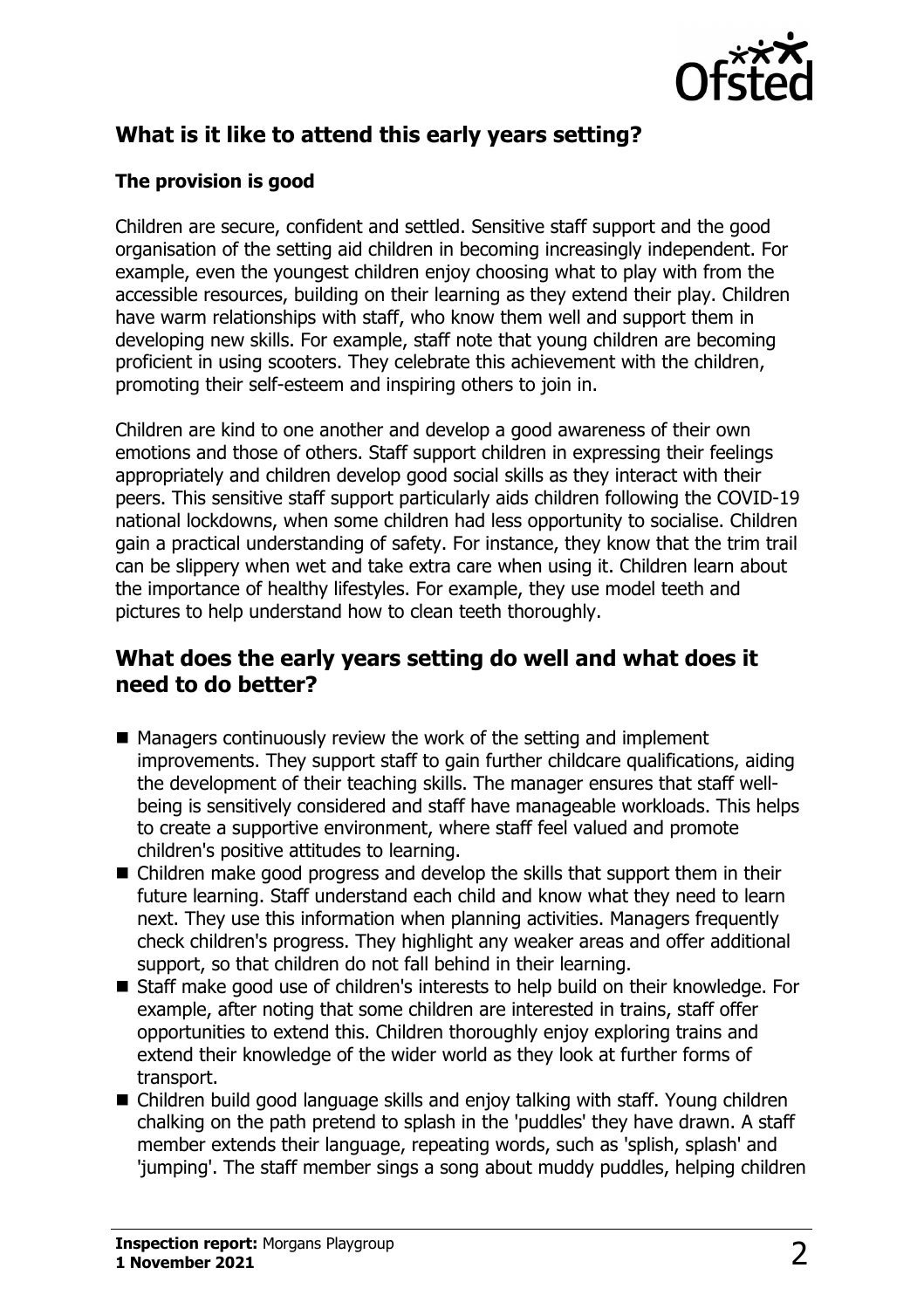

to understand and practise the new words they have learned.

- Parents are positive in their feedback about the setting. They feel staff communicate well, so parents know what children have been learning and can build on this at home. Similarly, other child carers who care for children at this setting report that staff communicate effectively and help them to extend children's learning.
- $\blacksquare$  Staff interact well with children during children's spontaneous play and help them to build on their learning. They make sure that children who have special educational needs and/or disabilities are supported and join in meaningfully. However, on occasion, staff do not provide enough challenge during some planned activities to help the older or most-able children make the best possible progress in their learning.
- $\blacksquare$  Children gain a love of books and reading. They use props to act out stories and enjoy pressing the button on small voice recorders and listening to staff members reading part of a story.
- Children, generally, enjoy routine group times. For example, they learn about numbers as they sing a song and count down from five. However, at times, staff concentrate on daily routines and do not always consider that children are absorbed in their play and may, for example, wish to continue with their chosen activity. This, occasionally, limits children's independent play and learning.

# **Safeguarding**

The arrangements for safeguarding are effective.

All staff and managers have a secure understanding of safeguarding. This includes wider issues, such as potential risks when using the internet and the dangers to children of exposure to extreme views and practices. Staff complete regular safeguarding training to keep their knowledge up to date and ensure they are aware of the procedures, should they have any concerns about a child's welfare. Additionally, managers ensure that risk assessments are effective and the setting's procedures are implemented, so that children's health, welfare and safety are promoted.

# **What does the setting need to do to improve?**

#### **To further improve the quality of the early years provision, the provider should:**

- $\blacksquare$  support all staff to further reflect on practice and understand how to consistently challenge the older or most-able children to support them in making the best possible progress
- $\blacksquare$  support staff further in following daily routines and plans while still giving children time to concentrate on their chosen activities.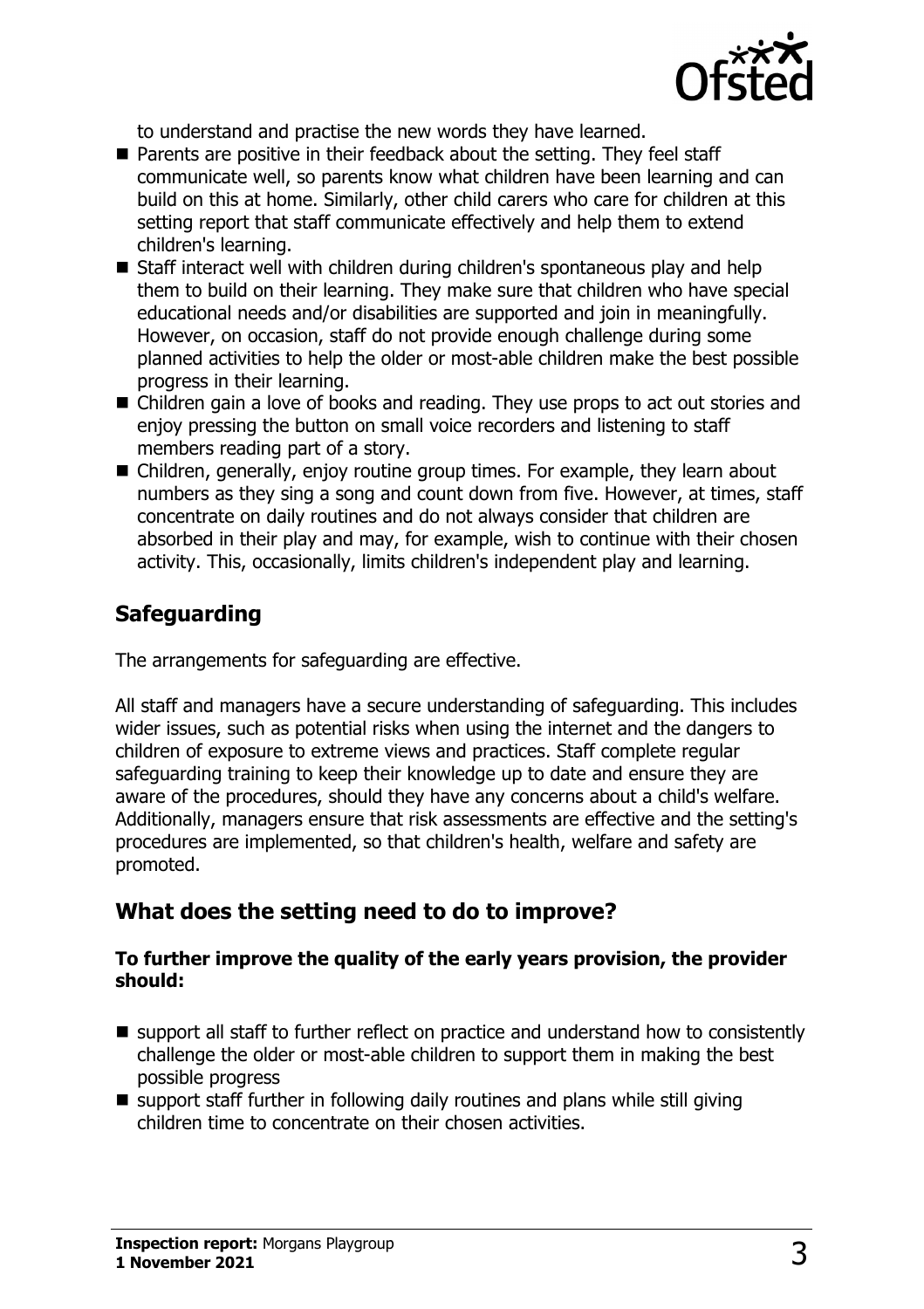

| <b>Setting details</b>                              |                                    |
|-----------------------------------------------------|------------------------------------|
| Unique reference number                             | EY456573                           |
| <b>Local authority</b>                              | <b>Hertfordshire</b>               |
| <b>Inspection number</b>                            | 10213131                           |
| <b>Type of provision</b>                            | Childcare on non-domestic premises |
| <b>Registers</b>                                    | Early Years Register               |
| Day care type                                       | Full day care                      |
| Age range of children at time of<br>inspection      | $2$ to $3$                         |
| <b>Total number of places</b>                       | 34                                 |
| Number of children on roll                          | 18                                 |
| Name of registered person                           | Morgans Playgroup                  |
| <b>Registered person unique</b><br>reference number | RP532187                           |
| Telephone number                                    | 01992 582162                       |
| Date of previous inspection                         | 13 March 2017                      |

## **Information about this early years setting**

Morgans Playgroup registered in 2013. The setting employs six members of childcare staff. Of these, four hold appropriate early years qualifications at level 3. The setting opens from Monday to Friday during term time only. Sessions are from 8.35am until 3.10pm, with the option to attend part time sessions if required. The setting provides funded early education for two- and three-year-old children.

# **Information about this inspection**

#### **Inspector**

Kelly Eyre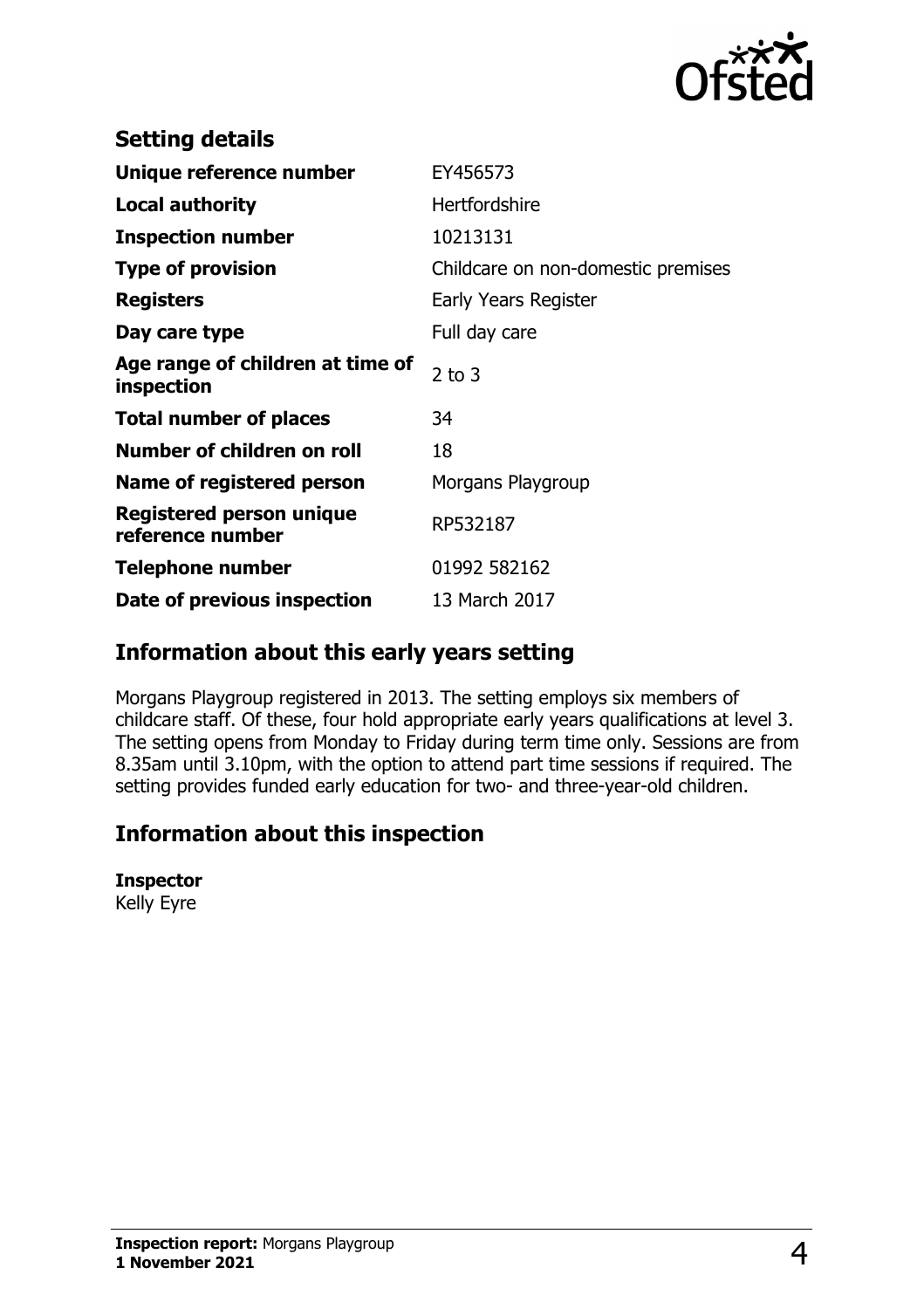

### **Inspection activities**

- $\blacksquare$  This was the first routine inspection the setting received since the COVID-19 pandemic. The inspector discussed the impact of the pandemic with the setting and has taken this into account in their evaluation of the setting.
- $\blacksquare$  The manager and deputy manager joined the inspector on a learning walk and talked to the inspector about their curriculum and what they want their children to learn.
- $\blacksquare$  The inspector observed staff interaction with children during activities indoors and outdoors and assessed the impact this has on children's learning.
- $\blacksquare$  The inspector completed a joint observation with the setting manager.
- $\blacksquare$  Meetings were held between the inspector, the setting manager, the deputy manager and the chair of the management committee. The inspector looked at relevant documentation and saw evidence of the suitability of staff.
- $\blacksquare$  The inspector held discussions with staff, children and parents at appropriate times during the inspection and took account of their views.

We carried out this inspection under sections 49 and 50 of the Childcare Act 2006 on the quality and standards of provision that is registered on the Early Years Register. The registered person must ensure that this provision complies with the statutory framework for children's learning, development and care, known as the early years foundation stage.

If you are not happy with the inspection or the report, you can [complain to Ofsted](http://www.gov.uk/complain-ofsted-report).